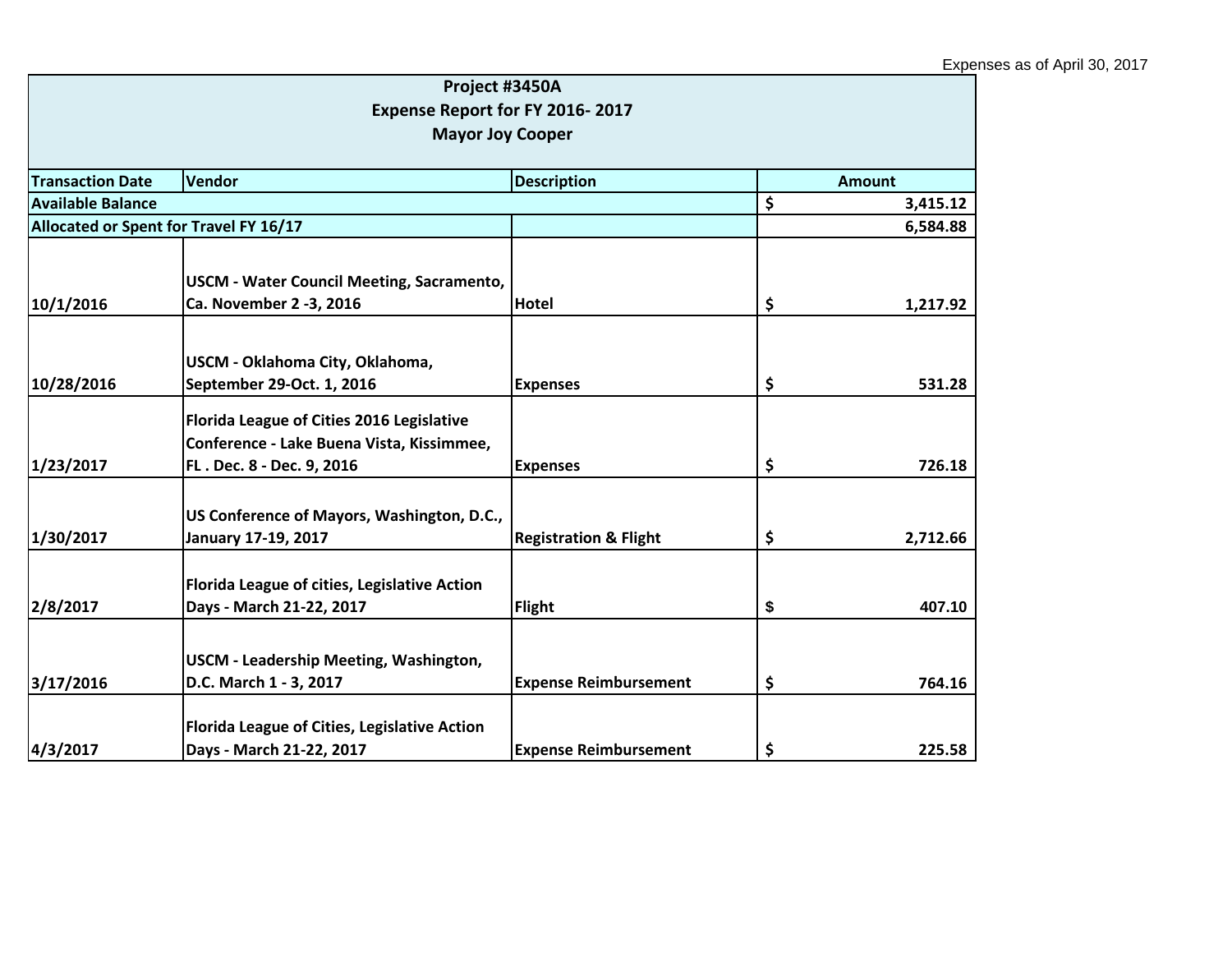|                         |                                                                 | Project #3450G<br>Expense Report for FY 2016-2017                            |    |               |
|-------------------------|-----------------------------------------------------------------|------------------------------------------------------------------------------|----|---------------|
|                         |                                                                 | <b>Vice Mayor Keith London</b>                                               |    |               |
| <b>Transaction Date</b> | Vendor                                                          | <b>Description</b>                                                           |    | <b>Amount</b> |
| Available Balance       |                                                                 |                                                                              | \$ | 9,448.56      |
|                         | Allocated or Spent for Travel FY 16/17                          |                                                                              |    | 551.44        |
| 10/19/2016              | <b>Miami Dade County League of Cities -</b><br>October 14, 2016 | <b>MDCLC 6th Annual Best Practices</b><br>Conference                         |    | \$95.00       |
| 12/20/2016              | <b>Grateful Threat</b>                                          | <b>Uniform Shirts</b>                                                        |    | 124.00        |
| 1/5/2017                | Expedia - April 4-6, 2017                                       | Flight, Hotel/Tallahassee, Fl                                                |    | 759.42        |
| 4/28/2017               | Expedia - April 4-6, 2017                                       | <b>Credit from Expedia for Hotel charges</b><br>from trip to Tallahassee, FL |    | (426.98)      |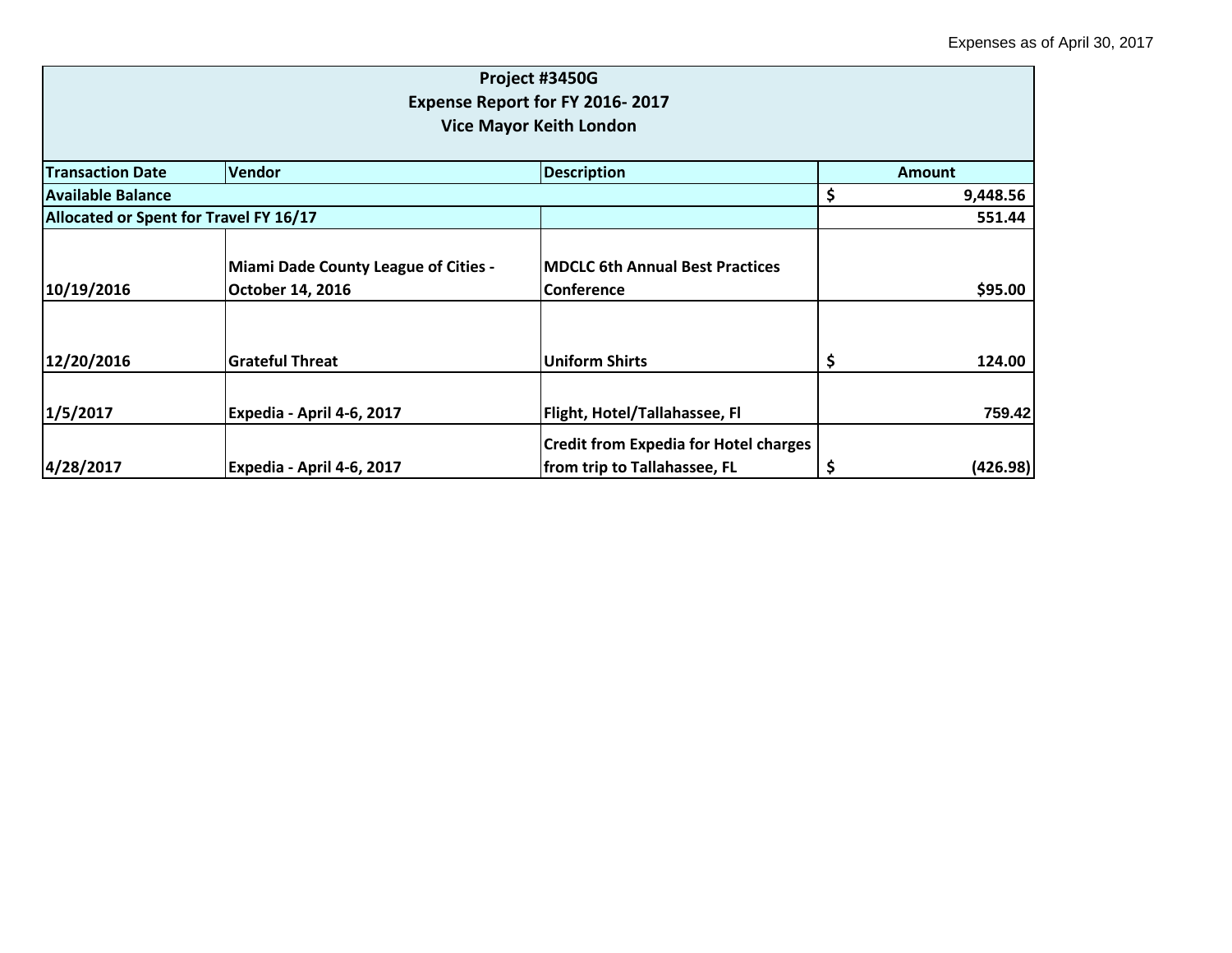|                                        |                                                        | Project #3450E<br>Expense Report for FY 2016-2017                                                                                                                                 |               |          |
|----------------------------------------|--------------------------------------------------------|-----------------------------------------------------------------------------------------------------------------------------------------------------------------------------------|---------------|----------|
| <b>Comm. Michele Lazarow</b>           |                                                        |                                                                                                                                                                                   |               |          |
| <b>Transaction Date</b>                | Vendor                                                 | <b>Description</b>                                                                                                                                                                | <b>Amount</b> |          |
| <b>Available Balance</b>               |                                                        |                                                                                                                                                                                   | \$            | 8,734.92 |
| Allocated or Spent for Travel FY 16/17 |                                                        |                                                                                                                                                                                   |               | 1,265.08 |
|                                        |                                                        |                                                                                                                                                                                   |               |          |
| 1/5/2017                               | Expedia - April 3-6, 2017                              | <b>Flight, Hotel</b><br>reservation/Tallahassee, Fl. To<br>meet with lawmakers and talk about<br>legislation they were proposing for<br>the state. April 4 -April 6, 2017         | \$            | 1,083.75 |
| 4/28/2017                              | <b>Copmmissioner Lazarow - Travel</b><br>Reimbursement | <b>Reimbursement for Travel - Trip to</b><br>Tallahassee, FL. To meet with<br>lawmakers and talk about legislation<br>they were proposing for the state.<br>April 3-April 6, 2017 | \$            | 181.33   |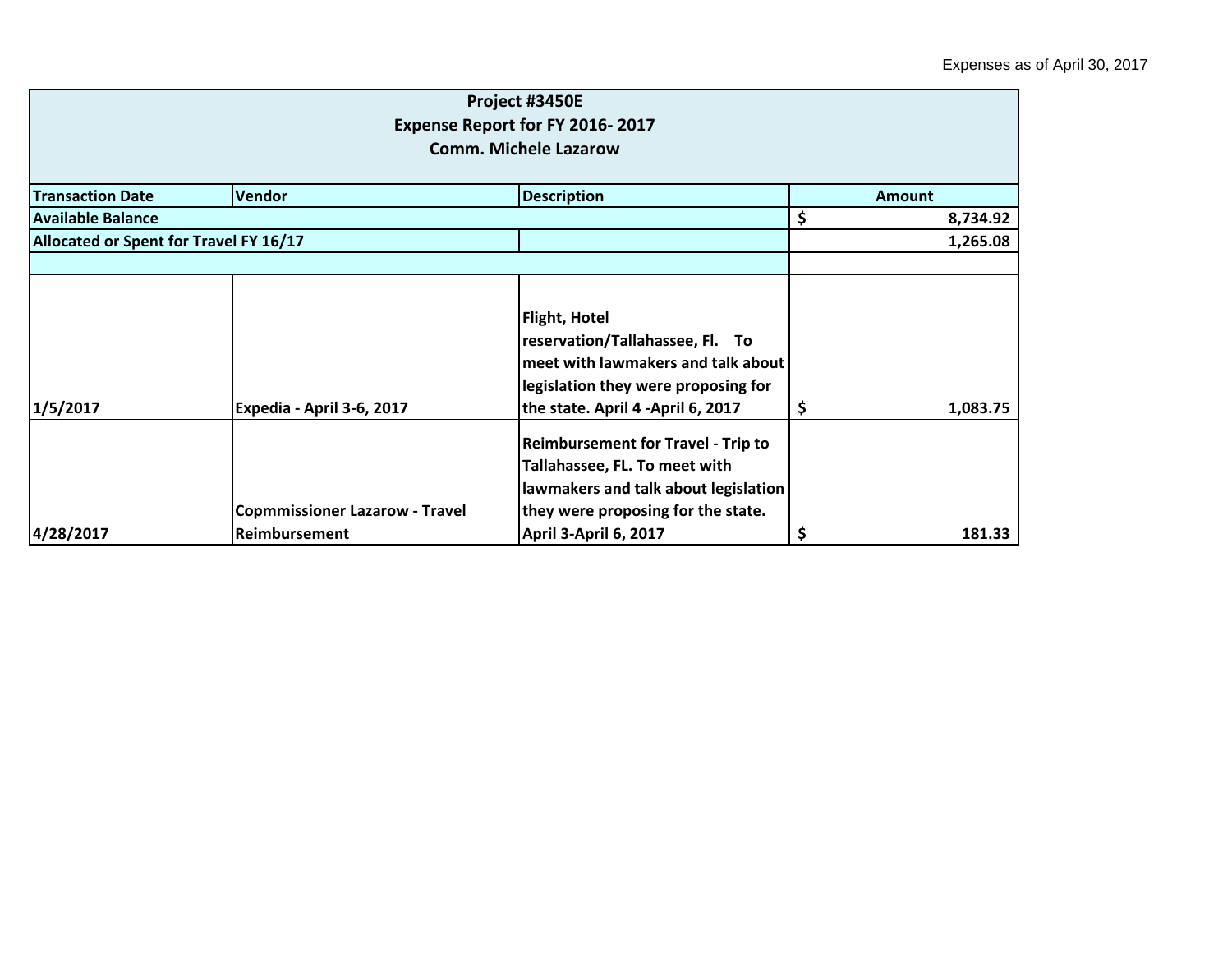|                                                         |                                               | Project #3450C                              |               |          |
|---------------------------------------------------------|-----------------------------------------------|---------------------------------------------|---------------|----------|
|                                                         |                                               | Expense Report for FY 2016-2017             |               |          |
|                                                         |                                               | <b>Comm. Anthony Sanders</b>                |               |          |
|                                                         |                                               |                                             |               |          |
| <b>Transaction Date</b><br>Vendor<br><b>Description</b> |                                               |                                             | <b>Amount</b> |          |
| <b>Available Balance</b>                                |                                               |                                             | \$            | 6,887.88 |
| Allocated or Spent for Travel FY 16/17                  |                                               |                                             |               | 3,112.12 |
|                                                         | Impact Broward Luncheon, October 7,           | <b>Impact Broward's 2016 Community</b>      |               |          |
| 10/7/2016                                               | 2016                                          | <b>Impact Awards Luncheon</b>               | \$            | 70.00    |
|                                                         | <b>OIC of South Florida Middle Class</b>      |                                             |               |          |
| 10/17/2016                                              | Summit, October 17th & 18th, 2016             | <b>Summit</b>                               | \$            | 30.00    |
|                                                         | <b>One Stop Sealing and Expungement</b>       |                                             |               |          |
| 10/19/2016                                              | Workshop, October 19, 2016                    | Workshop                                    | \$            | 447.81   |
|                                                         |                                               | <b>Retirement Celebration for Honorable</b> |               |          |
| 12/23/2016                                              | Brenda Forman - January 7th, 2017             | <b>Howard C. Forman</b>                     | \$            | 90.00    |
|                                                         | <b>Hallandale Beach Chamber of Commerce</b>   |                                             |               |          |
| 1/19/2017                                               | <b>January 27, 2017</b>                       | 2017 Board Installation Lunch               | \$            | 40.00    |
|                                                         | <b>Florida Black Caucus of Local Elected</b>  |                                             |               |          |
|                                                         | <b>Officials Spring Conference March 16,</b>  |                                             |               |          |
| 2/24/2017                                               | 2017                                          | Conference                                  | \$            | 169.79   |
|                                                         | Trip to Washington, D.C. to meet with         |                                             |               |          |
|                                                         | <b>Senator Tim Scott &amp; Marco Rubio to</b> |                                             |               |          |
|                                                         | discuss a Pilot program (Pay the path to a    |                                             |               |          |
| 3/17/2017                                               | brighter future)                              | <b>Expense reimbursement</b>                | \$            | 1,292.14 |
|                                                         | Trip to Tallahassee, FL to meet with          |                                             |               |          |
|                                                         | various state of Florida Officials to         |                                             |               |          |
|                                                         | discuss affordable Healthcare                 |                                             |               |          |
|                                                         | appropriations & assist with access to        |                                             |               |          |
|                                                         | health care in Hallandale Beach. March        |                                             |               |          |
| 4/12/2017                                               | 30-31, 2017                                   | <b>Expenses</b>                             | \$            | 972.38   |